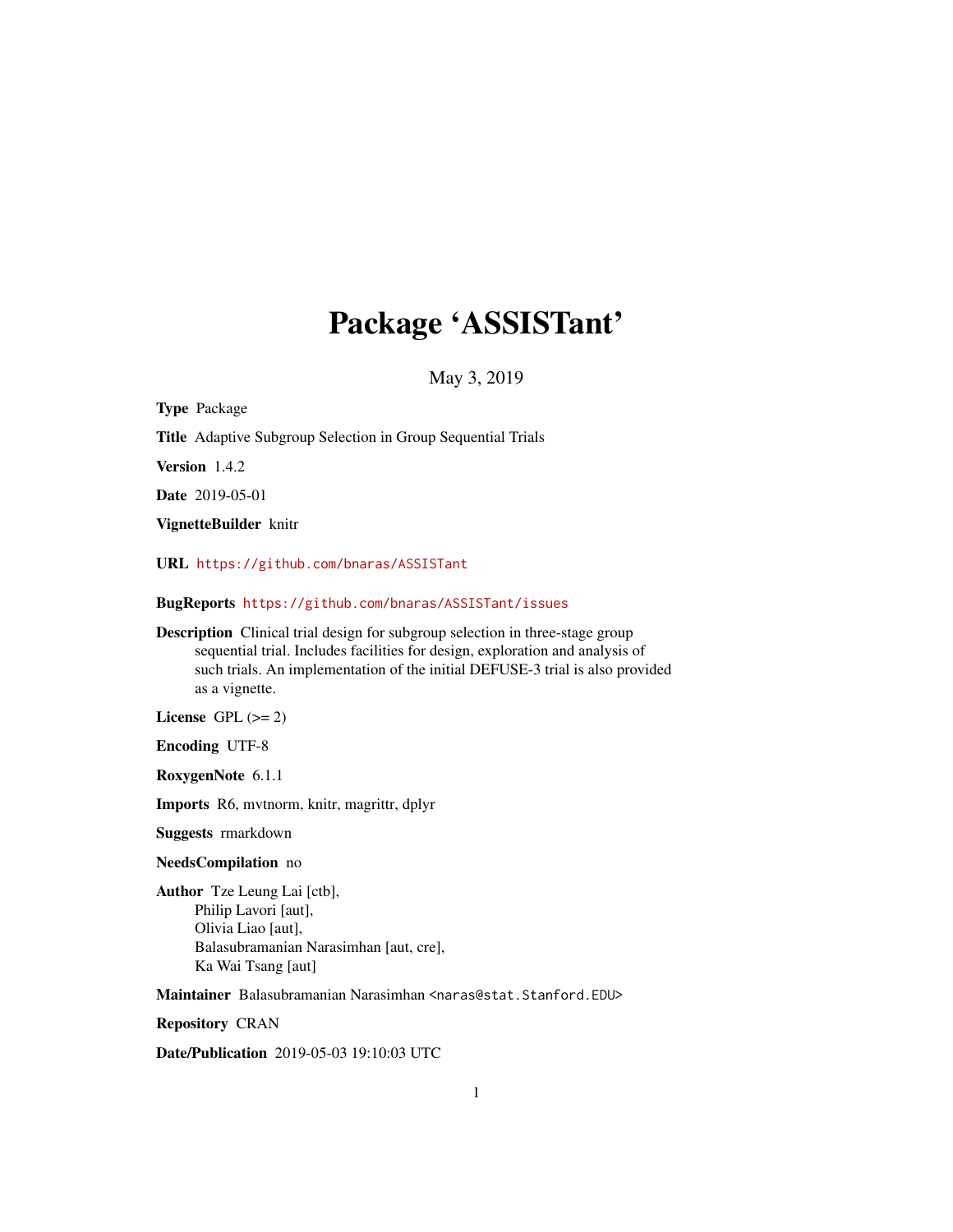# <span id="page-1-0"></span>R topics documented:

|       | wilcoxon |    |
|-------|----------|----|
| Index |          | 19 |

ASSISTant *Three stage group sequential adaptive design with subgroup selection*

#### Description

ASSISTant is a package that implements a three-stage adaptive clinical trial design with provision for subgroup selection where the treatment may be effective. The main design object is an R6 class that can be instantiated and manipulated to obtain the operating characteristics. A vignette is provided showing the use of this package for designing the DEFUSE-3 trial, described in the paper by Lai, Lavori and Liao. The package contains everything necessary to reproduce the results of the paper.

#### References

Adaptive Choice of Patient Subgroup for Comparing Two Treatments by Tze Leung Lai and Philip W. Lavori and Olivia Yueh-Wen Liao. Contemporary Clinical Trials, Vol. 39, No. 2, pp 191-200 (2014). <http://www.sciencedirect.com/science/article/pii/S1551714414001311>

Adaptive design of confirmatory trials: Advances and challenges, [http://www.sciencedirect.](http://www.sciencedirect.com/science/article/pii/S1551714415300239) [com/science/article/pii/S1551714415300239](http://www.sciencedirect.com/science/article/pii/S1551714415300239) by Tze Leung Lai and Philip W. Lavori and Ka Wai Tsang. Contemporary Clinical Trials, Vol. 45, Part A, pp 93-102 (2015).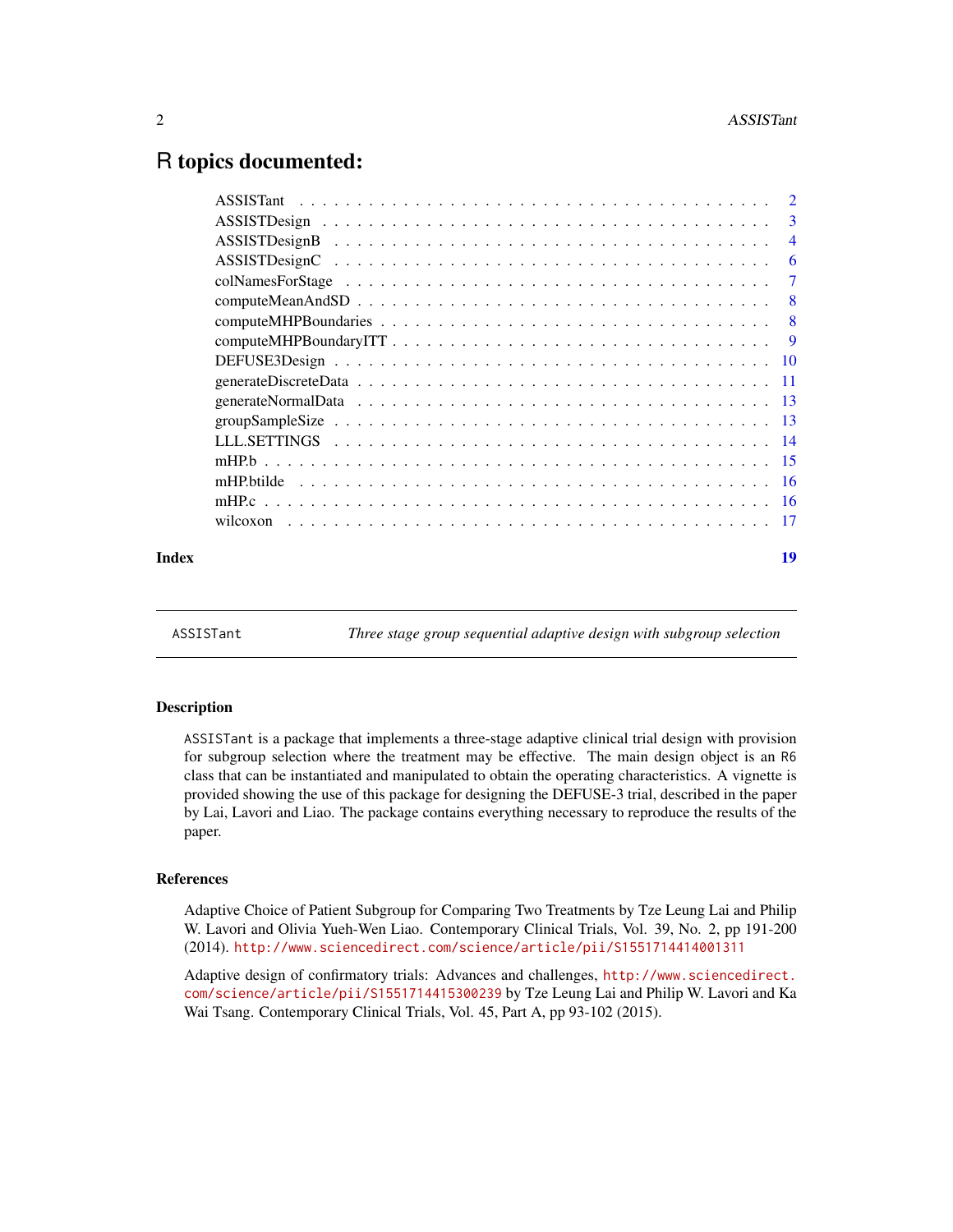<span id="page-2-0"></span>

ASSISTDesign objects are used to design, simulate and analyze adaptive group sequential clinical trial with three stages.

#### Usage

# design <- ASSISTDesign\$new(trialParameters, designParameters)

# Format

An [R6Class](#page-0-0) generator object

#### Methods

- ASSISTDesign\$new(designParameters, trialParameters, discreteData = FALSE, boundaries) Create a new ASSISTDesign instance object using the parameters specified. If discreteData is TRUE use a discrete distribution for the Rankin scores and designParameters must contain the appropriate distributions to sample from. If boundaries is specified, it used.
- getDesignParameters,getTrialParameters, getBoundaries Accessor methods for (obvious) object fields
- setBoundaries Modifier method for boundaries a named vector of double values with names btilde, b, and c, in that order
- print() Print the object in a human readable form
- computeCriticalValues() Compute the critical boundary values  $b$ ,  $b$  and  $c$  for futility, efficacy and final efficacy decisions; saved in field boundaries
- explore(numberOfSimulations = 5000, rngSeed = 12345) Explore the design using the specified number of simulations and random number seed. There are a number of further parameters. By default trueParameters = self\$getDesignParameters() as would be the case for a Type I error calculation. If changed, would yield power. Also recordStats = TRUE/FALSE, showProgress = TRUE/FALSE, saveRawData = TRUE/FALSE control recording statistics, raw data saves, display of progress. Fixed sample size (fixedSampleSize = TRUE/FALSE) can be specified to ensure that patients lost after a futile overall look are not made up. Returns a list of results
- analyze(trialExploration) Analyze the design given the trialExploration which is the result of a call to explore to simulate the design. Return a list of summary quantities
- summary(analysis) Print the operating characteristics of the design, using the analysis result from the analyze call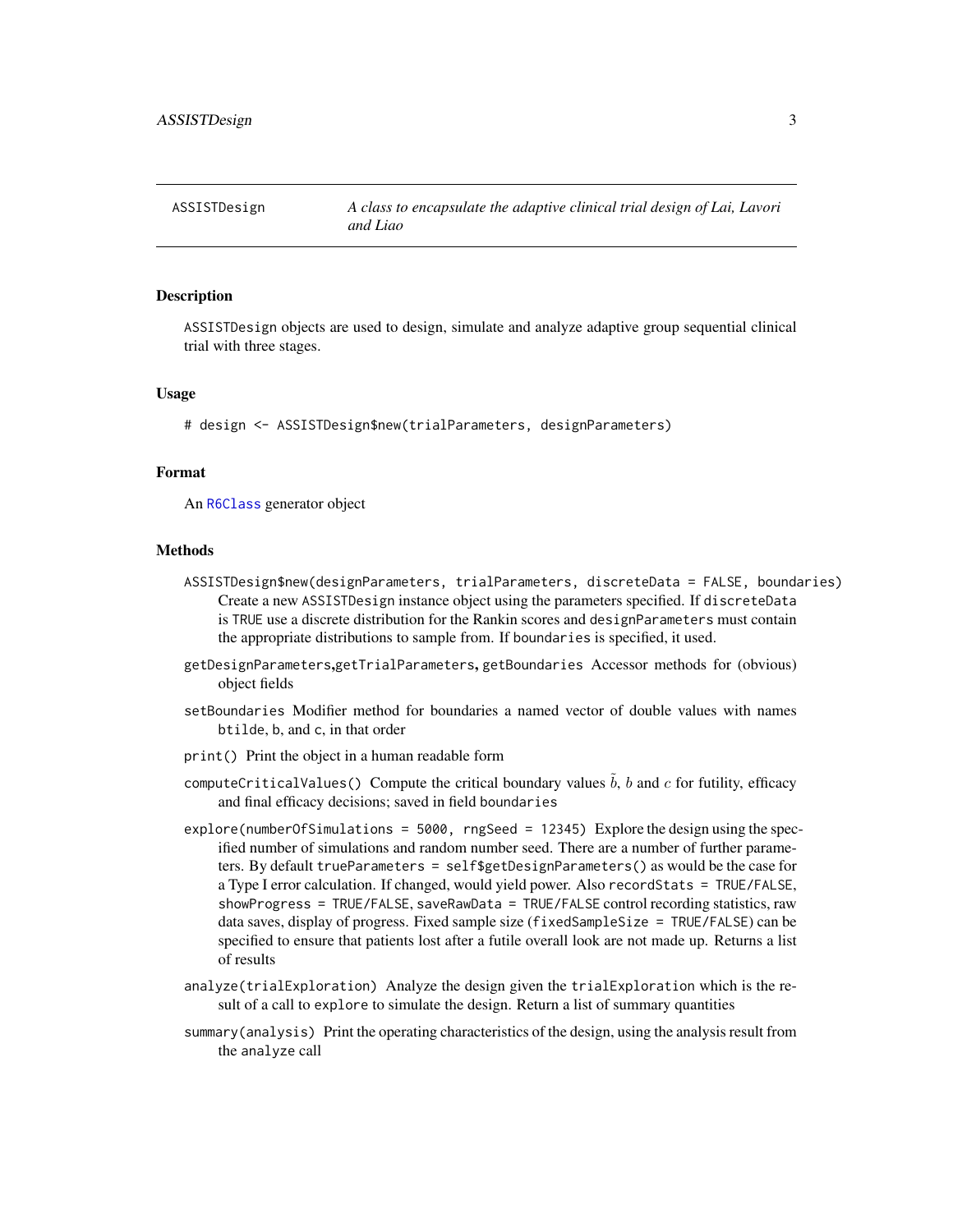#### <span id="page-3-0"></span>References

Adaptive Choice of Patient Subgroup for Comparing Two Treatments by Tze Leung Lai and Philip W. Lavori and Olivia Yueh-Wen Liao. Contemporary Clinical Trials, Vol. 39, No. 2, pp 191-200 (2014). doi:10.1016/j.cct.2014.09.001g

#### See Also

LLL.SETTINGS for an explanation of trial parameters

#### Examples

```
## Not run:
data(LLL.SETTINGS)
prevalence <- LLL.SETTINGS$prevalences$table1
scenario <- LLL.SETTINGS$scenarios$S0
designParameters <- list(prevalence = prevalence,
                       mean = scenario$mean,
                       sd = scenario$sd)
designA <- ASSISTDesign$new(trialParameters = LLL.SETTINGS$trialParameters,
                            designParameters = designParameters)
print(designA)
## A realistic design uses 5000 simulations or more!
result <- designA$explore(showProgress = interactive())
analysis <- designA$analyze(result)
designA$summary(analysis)
## End(Not run)
## For full examples, try:
## browseURL(system.file("full_doc/ASSISTant.html", package="ASSISTant"))
```
ASSISTDesignB *A fixed sample design to compare against the adaptive clinical trial design of Lai, Lavori and Liao.*

# Description

ASSISTDesignB objects are used to design a trial with certain characteristics provided in the object instantiation method. This design differs from ASSISTDesign in only how it computes the critical boundaries, how it performs the interim look, and what quantities are computed in a trial run.

#### Usage

# design <- ASSISTDesignB\$new(trialParameters, designParameters, discreteData)

# Format

An [R6Class](#page-0-0) generator object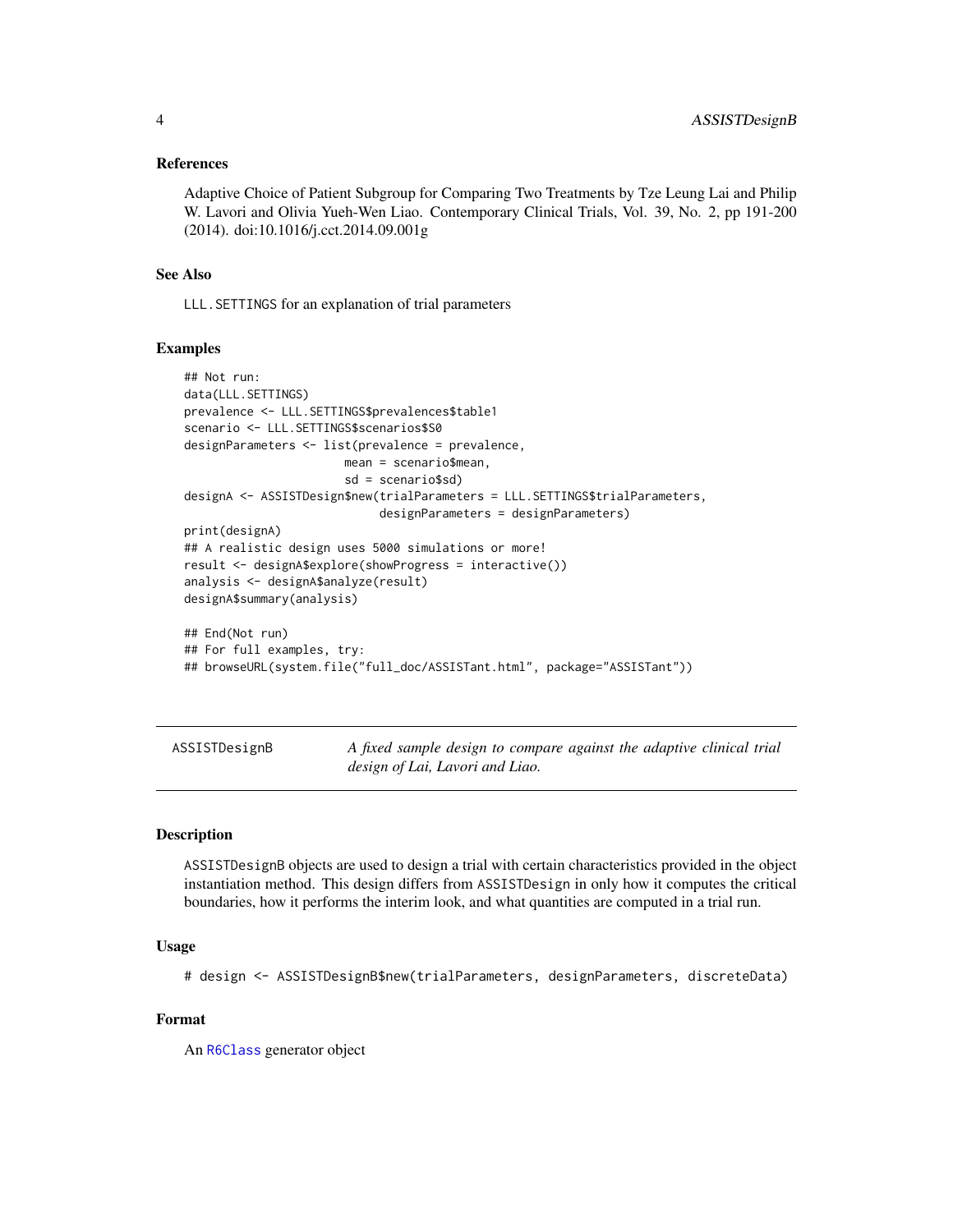# ASSISTDesignB 5

#### Methods

- ASSISTDesignB\$new(designParameters, trialParameters, discreteData = FALSE, boundaries) Create a new ASSISTDesign instance object using the parameters specified. If discreteData is TRUE use a discrete distribution for the Rankin scores and designParameters must contain the appropriate distributions to sample from. If boundaries is specified, it is used
- getDesignParameters,getTrialParameters, getBoundaries Accessor methods for (obvious) object slots
- setBoundaries Modifier method for boundaries a named vector of double values with names btilde, b, and c, in that order
- print() Print the object in a human readable form
- computeCriticalValues() Compute the critical boundary value  $c_{\alpha}$
- explore(numberOfSimulations = 5000, rngSeed = 12345) Explore the design using the specified number of simulations and random number seed. There are further parameters. By default trueParameters = self\$getDesignParameters() as would be the case for a Type I error calculation. If changed, would yield power. Also showProgress = TRUE/FALSE, saveRawData = TRUE/FALSE control raw data saves and display of progress. Returns a list of results
- analyze(trialExploration) Analyze the design given the trialExploration which is the result of a call to explore to simulate the design. Return a list of summary quantities
- summary(analysis) Print the operating characteristics of the design, using the analysis result from the analyze call

#### References

Adaptive Choice of Patient Subgroup for Comparing Two Treatments by Tze Leung Lai and Philip W. Lavori and Olivia Yueh-Wen Liao. Contemporary Clinical Trials, Vol. 39, No. 2, pp 191-200 (2014). doi:10.1016/j.cct.2014.09.001g

#### See Also

ASSISTDesign which is a superclass of this object

# Examples

```
## Not run:
data(LLL.SETTINGS)
prevalence <- LLL.SETTINGS$prevalences$table1
scenario <- LLL.SETTINGS$scenarios$S0
designParameters <- list(prevalence = prevalence,
                       mean = scenario$mean,
                       sd = scenario$sd)
designB <- ASSISTDesignB$new(trialParameters = LLL.SETTINGS$trialParameters,
                            designParameters = designParameters)
print(designB)
## A realistic design uses 5000 simulations or more!
result <- designB$explore(showProgress = interactive())
analysis <- designB$analyze(result)
designB$summary(analysis)
```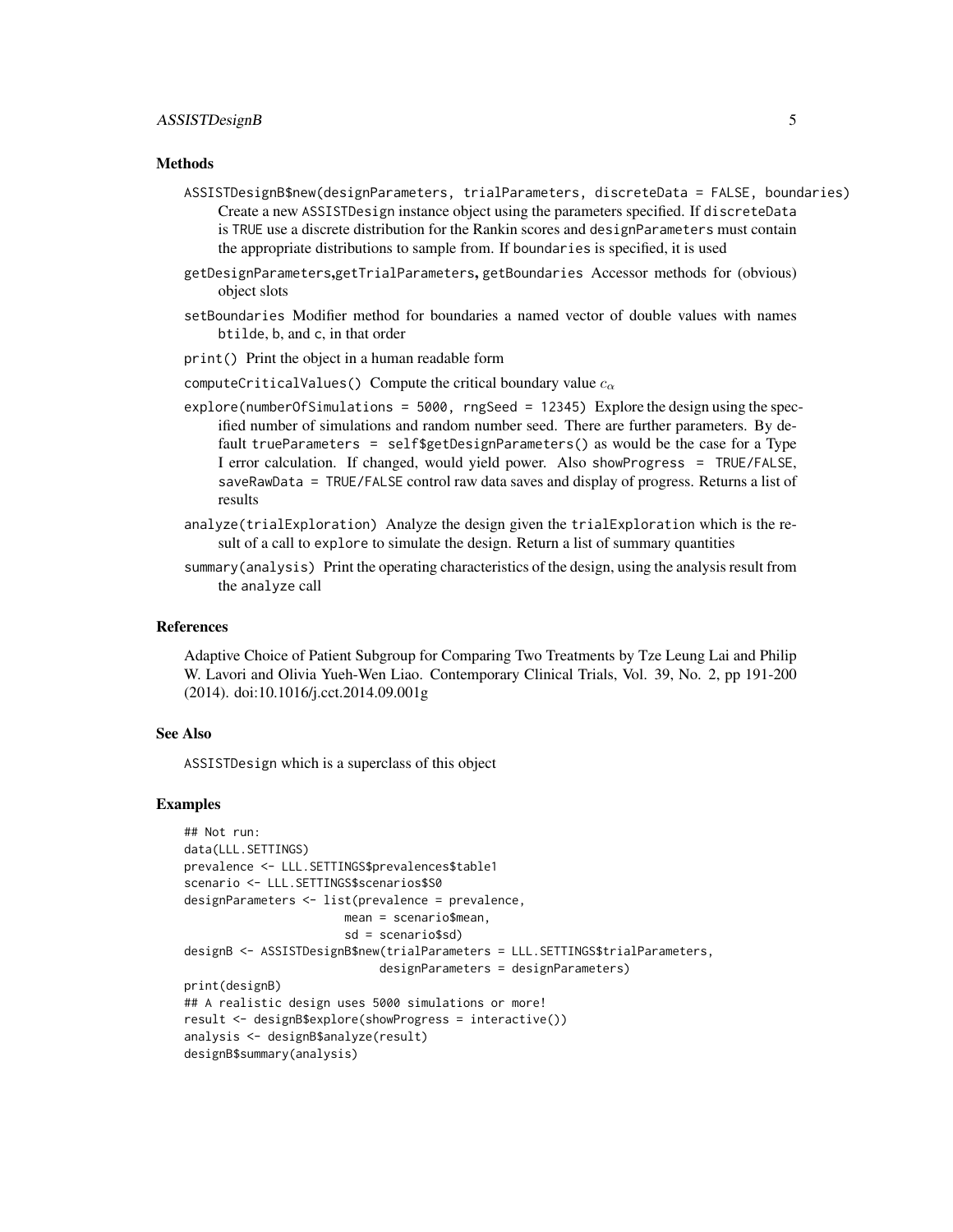```
## End(Not run)
## For full examples, try:
## browseURL(system.file("full_doc/ASSISTant.html", package="ASSISTant"))
```
ASSISTDesignC *A fixed sample RCT design to compare against the adaptive clinical trial design of Lai, Lavori and Liao.*

#### Description

ASSISTDesignC objects are used to design a trial with certain characteristics provided in the object instantiation method. This design differs from ASSISTDesign in only how it computes the critical boundaries, how it performs the interim look, and what quantities are computed in a trial run.

#### Usage

```
# design <- ASSISTDesignC$new(trialParameters, designParameters)
```
#### Format

An [R6Class](#page-0-0) generator object

#### **Methods**

- ASSISTDesignC\$new(designParameters, trialParameters, discreteData = FALSE, boundaries) Create a new ASSISTDesign instance object using the parameters specified. If discreteData is TRUE use a discrete distribution for the Rankin scores and designParameters must contain the appropriate distributions to sample from. If 'boundaries is specified, it is used.
- getDesignameters,getTrialParameters, getBoundaries Accessor methods for (obvious) object slots
- setBoundaries Modifier method for boundaries a named vector of double values with names btilde, b, and c, in that order
- print() Print the object in a human readable form

computeCriticalValues() Compute the critical boundary value  $c_{\alpha}$ 

- explore(numberOfSimulations = 5000, rngSeed = 12345 Explore the design using the specified number of simulations and random number seed. There are further parameters. By default trueParameters = self\$getDesignParameters() as would be the case for a Type I error calculation. If changed, would yield power. Also showProgress = TRUE/FALSE, saveRawData = TRUE/FALSE control raw data saves and display of progress. Returns a list of results
- analyze(trialExploration) Analyze the design given the trialExploration which is the result of a call to explore to simulate the design. Return a list of summary quantities
- summary(analysis) Print the operating characteristics of the design, using the analysis result from the analyze call

<span id="page-5-0"></span>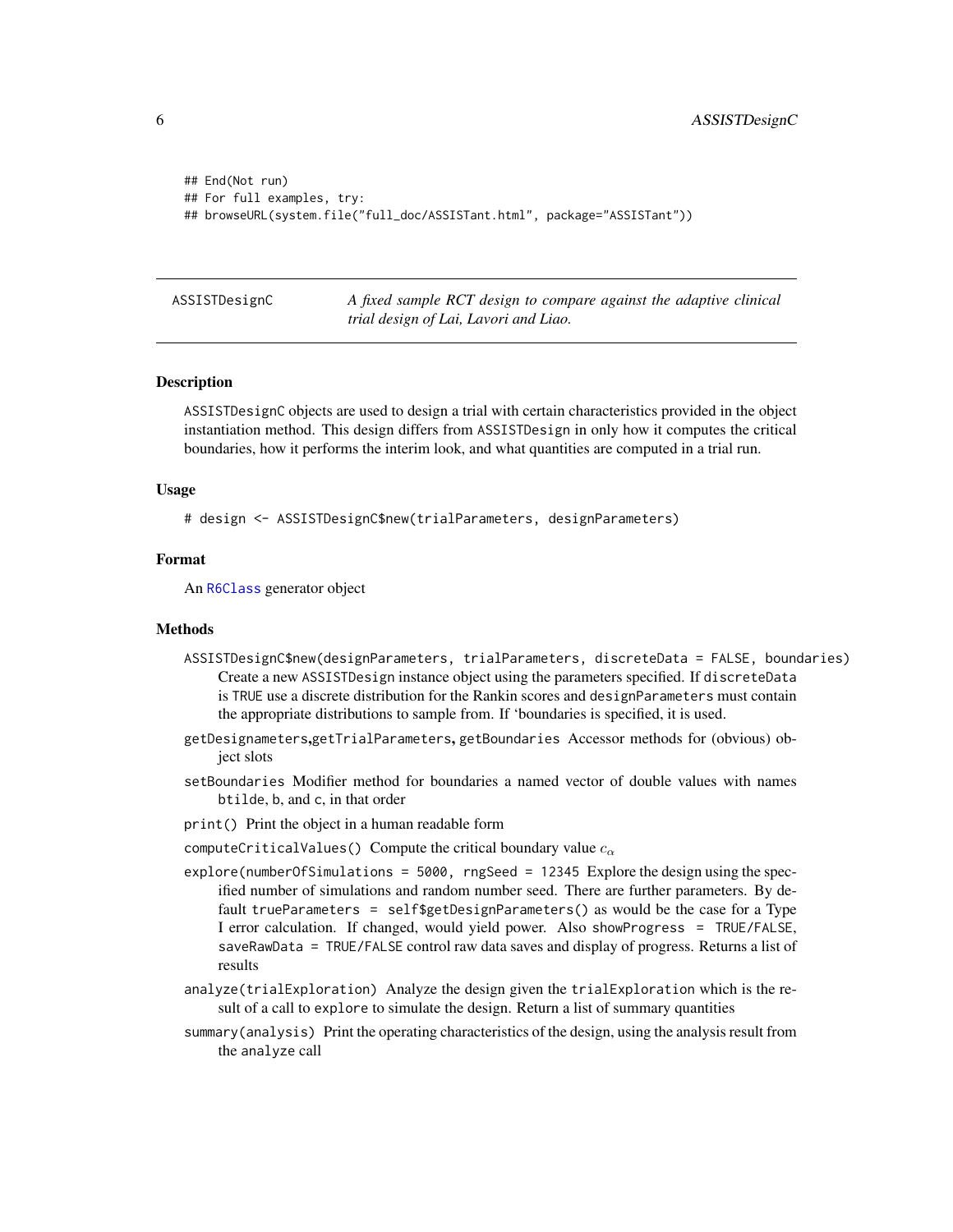# <span id="page-6-0"></span>colNamesForStage 7

#### References

Adaptive Choice of Patient Subgroup for Comparing Two Treatments by Tze Leung Lai and Philip W. Lavori and Olivia Yueh-Wen Liao. Contemporary Clinical Trials, Vol. 39, No. 2, pp 191-200 (2014). doi:10.1016/j.cct.2014.09.001g

#### See Also

ASSISTDesignB which is a superclass of this object

# Examples

```
data(LLL.SETTINGS)
prevalence <- LLL.SETTINGS$prevalences$table1
scenario <- LLL.SETTINGS$scenarios$S0
designParameters <- list(prevalence = prevalence,
                       mean = scenario$mean,
                       sd = scenario$sd)
## A realistic design uses 5000 simulations or more!
designC <- ASSISTDesignC$new(trialParameters = LLL.SETTINGS$trialParameters,
                            designParameters = designParameters)
print(designC)
result <- designC$explore(numberOfSimulations = 100, showProgress = interactive())
analysis <- designC$analyze(result)
designC$summary(analysis)
## For full examples, try:
## browseURL(system.file("full_doc/ASSISTant.html", package="ASSISTant"))
```
colNamesForStage *Return a vector of column names for statistics for a given stage*

#### Description

Return a vector of column names for statistics for a given stage

#### Usage

```
colNamesForStage(stage, J)
```
#### Arguments

| stage | the trial stage $(1 \text{ to } 3 \text{ inclusive})$ . |
|-------|---------------------------------------------------------|
|       | the number of subgroups                                 |

# Value

a character vector of the column names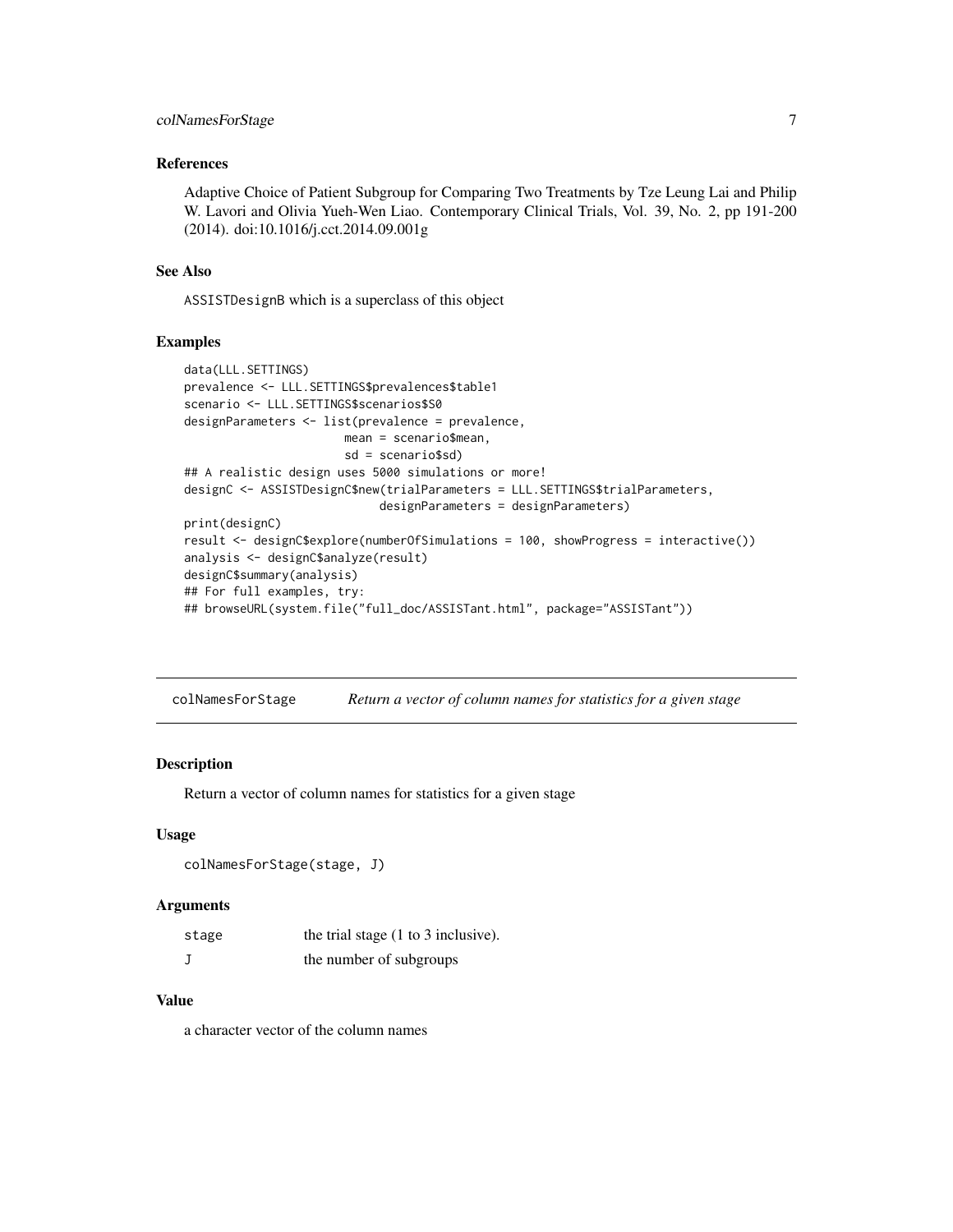<span id="page-7-0"></span>

Compute the mean and sd of a discrete Rankin distribution

# Usage

```
computeMeanAndSD(probVec = rep(1, 7L), support = 0L:6L)
```
# Arguments

| probVec | a probability vector of length equal to length of support, default is uniform |
|---------|-------------------------------------------------------------------------------|
| support | a vector of support values (default 0:6 for Rankin Scores)                    |

# Value

a named vector of mean and sd

computeMHPBoundaries *Compute the three modified Haybittle-Peto boundaries*

# Description

Compute the three modified Haybittle-Peto boundaries

# Usage

```
computeMHPBoundaries(prevalence, N, alpha, beta, eps,
  futilityOnly = FALSE)
```
# Arguments

| prevalence   | the vector of prevalences between 0 and 1 summing to 1. $J$ , the number of<br>groups, is implicitly the length of this vector and should be at least 2. |
|--------------|----------------------------------------------------------------------------------------------------------------------------------------------------------|
| N            | a three-vector of total sample size at each stage                                                                                                        |
| alpha        | the type I error                                                                                                                                         |
| beta         | the type II error                                                                                                                                        |
| eps          | the fraction (between 0 and 1) of the type 1 error to spend in the interim stages<br>1 and 2                                                             |
| futilityOnly | a logical value indicating only the futility boundary is to be computed; default<br><b>FALSE</b>                                                         |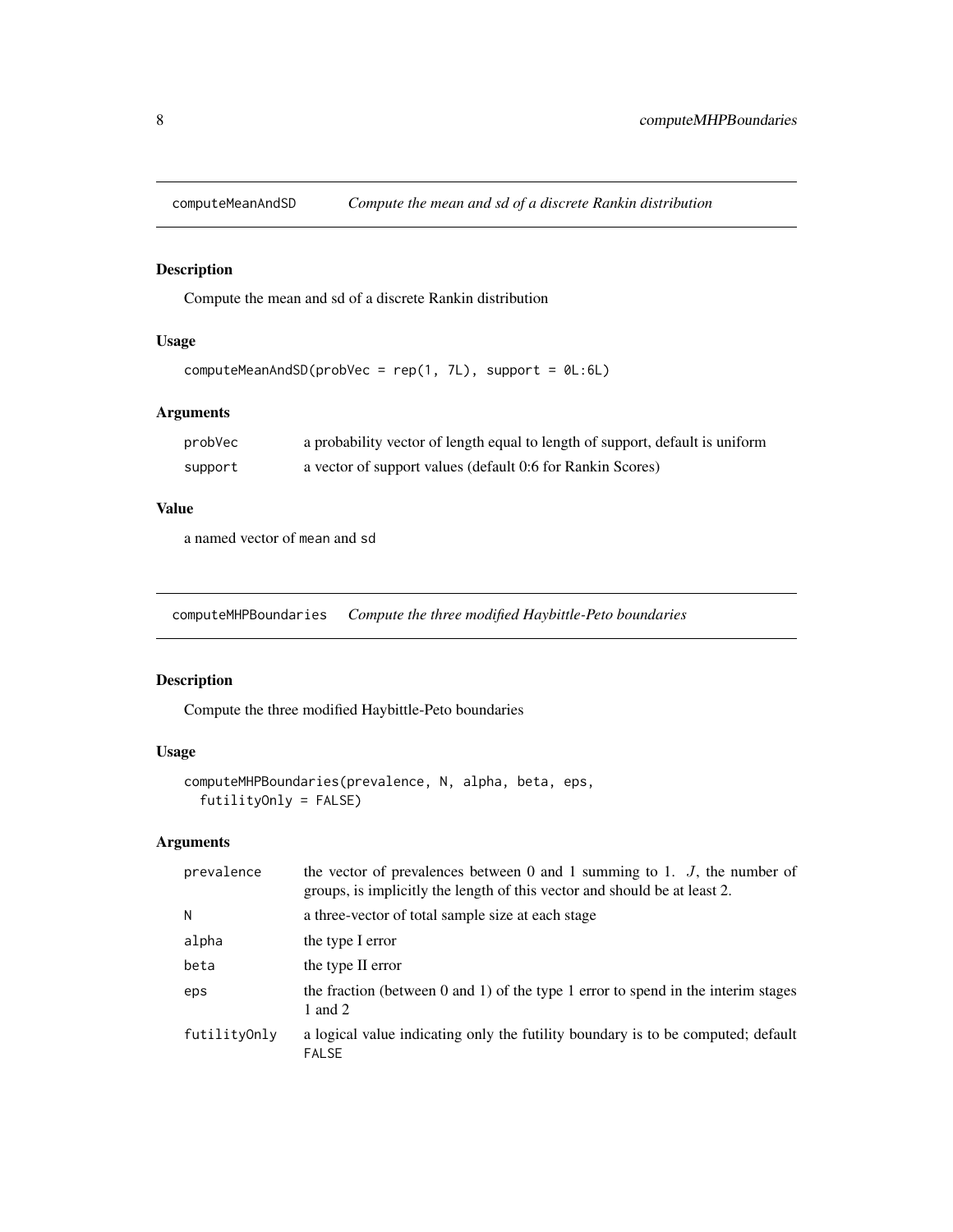# <span id="page-8-0"></span>Value

a named vector of three values containing  $\tilde{b}$ , b, c

# References

Adaptive Choice of Patient Subgroup for Comparing Two Treatments by Tze Leung Lai and Philip W. Lavori and Olivia Yueh-Wen Liao. Contemporary Clinical Trials, Vol. 39, No. 2, pp 191-200 (2014). <http://www.sciencedirect.com/science/article/pii/S1551714414001311>

computeMHPBoundaryITT *Compute the three modified Haybittle-Peto boundaries and effect size*

# Description

Compute the three modified Haybittle-Peto boundaries and effect size

#### Usage

computeMHPBoundaryITT(prevalence, alpha)

#### Arguments

| prevalence | the vector of prevalences between 0 and 1 summing to 1. $J$ , the number of |
|------------|-----------------------------------------------------------------------------|
|            | groups, is implicitly the length of this vector and should be at least 2.   |
| alpha      | the type I error                                                            |

# Value

a named vector of a single value containing the value for c

# References

Adaptive Choice of Patient Subgroup for Comparing Two Treatments by Tze Leung Lai and Philip W. Lavori and Olivia Yueh-Wen Liao. Contemporary Clinical Trials, Vol. 39, No. 2, pp 191-200 (2014). <http://www.sciencedirect.com/science/article/pii/S1551714414001311>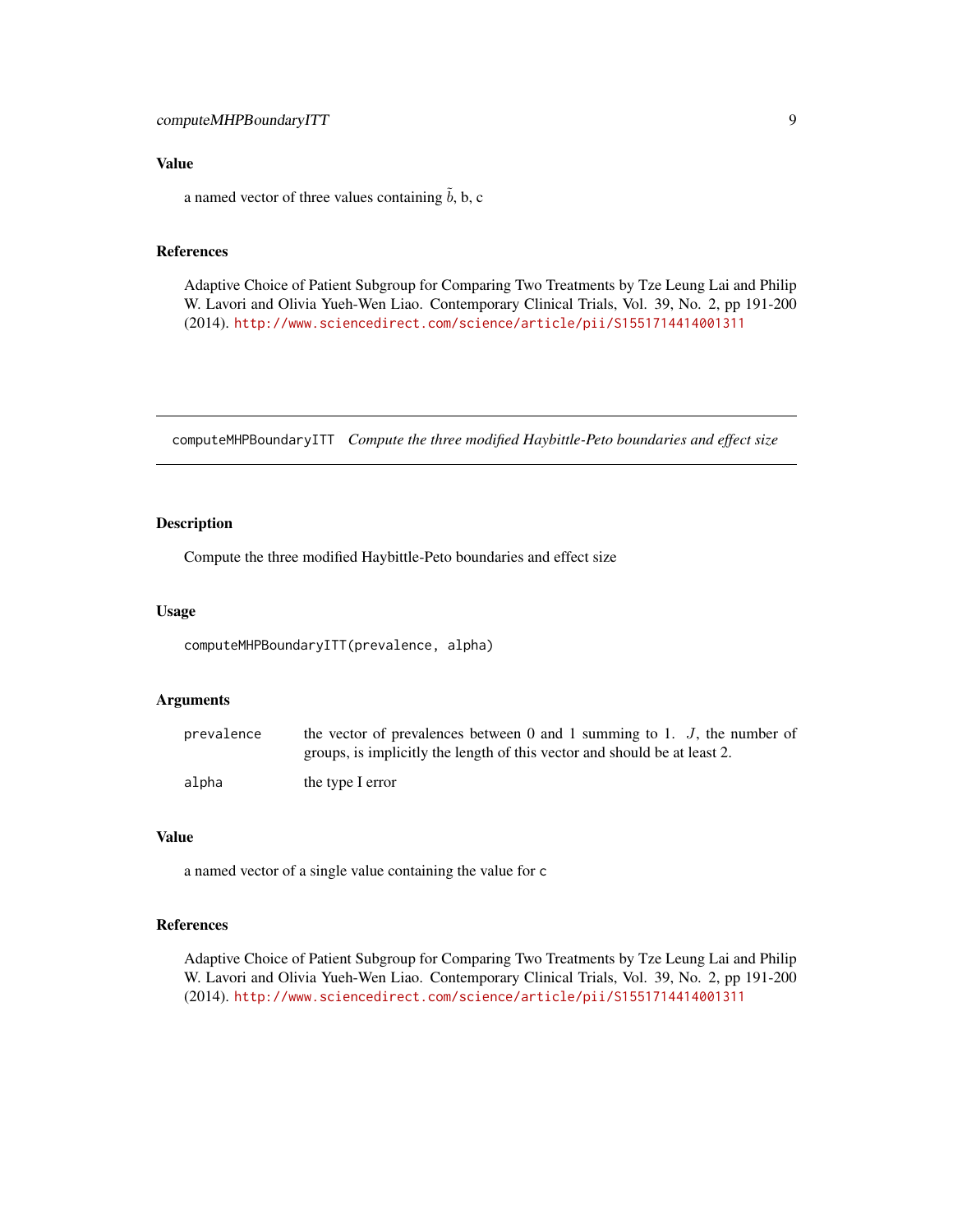<span id="page-9-0"></span>

DEFUSE3Design is a slight variant of the the adaptive clinical trial design of Lai, Lavori and Liao. Simulation is used to compute the expected maximum sample size and the boundary for early futility is adjusted to account as well.

#### Usage

# design <- DEFUSE3Design\$new(designParameters, trialParameters)

# Format

An [R6Class](#page-0-0) generator object

#### Methods

- DEFUSE3Design\$new(designParameters, trialParameters, discreteData = FALSE, numberOfSimulations = 50 Create a new DEFUSE3Design instance object using the parameters specified. If discreteData is TRUE use a discrete distribution for the Rankin scores and designParameters must contain the appropriate distributions to sample from. If boundaries is specified, it is used.
- getDesignParameters,getTrialParameters, getBoundaries Accessor methods for (obvious) object slots
- setBoundaries Modifier method for boundaries a named vector of double values with names btilde, b, and c, in that order
- print() Print the object in a human readable form
- adjustCriticalValues(numberOfSimulations, rngSeed, showProgress) Adjust the critical values by performing simulations using the parameters provided
- computeCriticalValues() Compute the critical boundary value  $c_{\alpha}$
- explore(numberOfSimulations = 5000, rngSeed = 12345, trueParameters = self\$getDesignParameters(), r Explore the design using the specified number of simulations and random number seed. trueParameters is by default the same as designParameters as would be the case for a Type I error calculation. If changed, would yield power. Record statistics, save raw data and show progress if so desired. Returns a list of results
- analyze(trialHistory) Analyze the design given the trialHistory which is the result of a call to explore to simulate the design. Return a list of summary quantities
- summary(analysis) Print the operating characteristics of the design, using the analysis result from the analyze call

#### References

Adaptive design of confirmatory trials: Advances and challenges, 2015 45(Pt A):93-102, by Tze Leung Lai and Philip W. Lavori and Ka Wai Tsang. doi:10.1016/j.cct.2015.06.007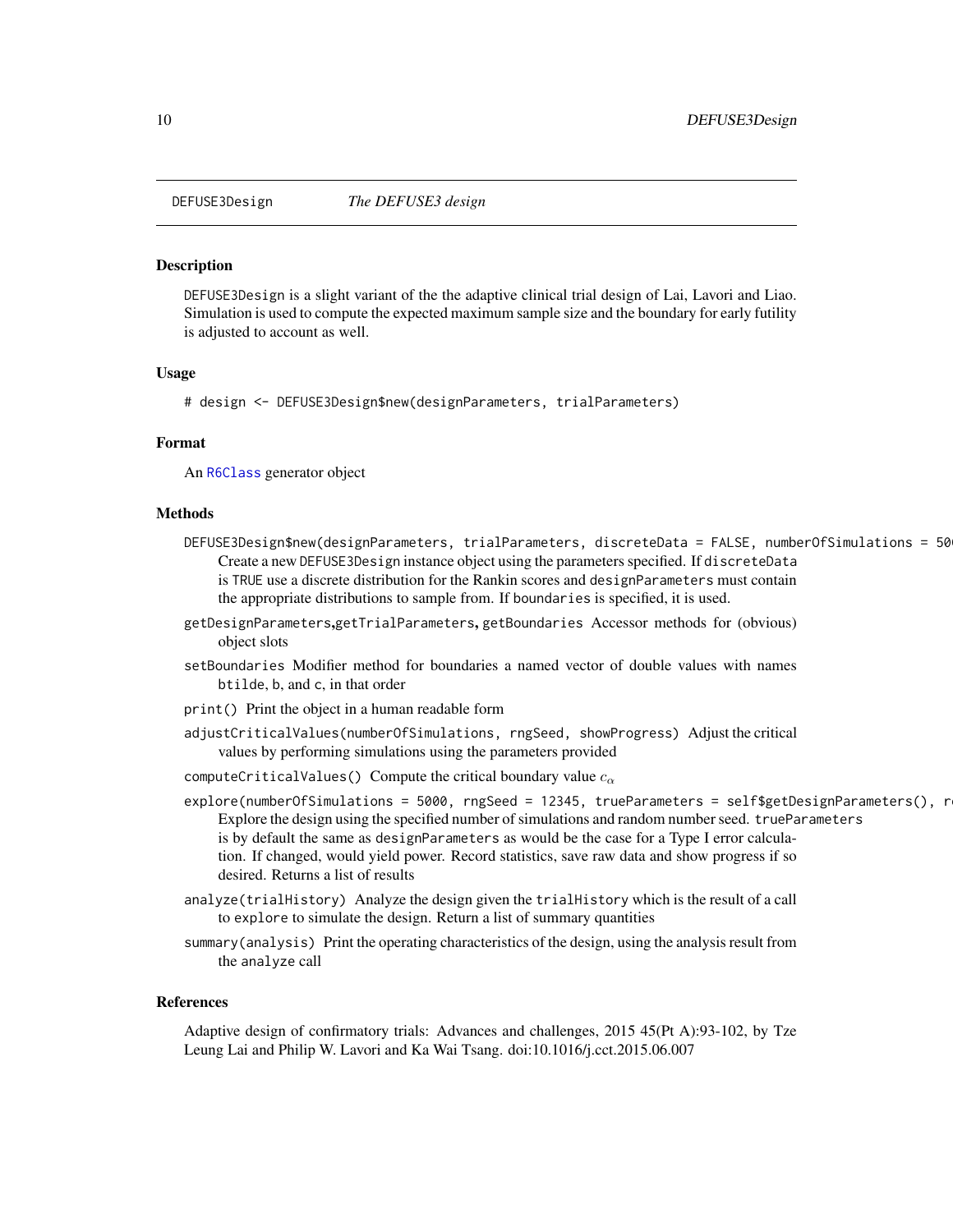#### <span id="page-10-0"></span>See Also

ASSISTDesign which is a superclass of this object

#### Examples

```
trialParameters \le list(N = c(200, 340, 476), type1Error = 0.025,
                        eps = 1/2, type2Error = 0.1)
designParameters <- list(
  null0 = list(prevalence = rep(1/6, 6), mean = matrix(0, 2, 6),sd = matrix(1, 2, 6),
  alt1 = list(prevalence = rep(1/6, 6), mean = rbind(rep(0, 6),
              c(0.5, 0.4, 0.3, 0, 0, 0),
               sd = matrix(1, 2, 6),
  alt2 = list(prevalence = rep(1/6, 6), mean = rhind(rep(0, 6)),c(0.5, 0.5, 0, 0, 0, 0),
               sd = matrix(1, 2, 6),
  alt3 = list(prevalence = rep(1/6, 6), mean = rbind(rep(0, 6), rep(0.36, 6)),
               sd = matrix(1, 2, 6),
  alt4 = list(prevalence = rep(1/6, 6), mean = rbind(rep(0, 6), rep(0.30, 6)),sd = matrix(1, 2, 6),
  alt5 = list(prevalence = rep(1/6, 6), mean = rbind(rep(0, 6),
               c(0.4, 0.3, 0.2, 0, 0, 0),
               sd = matrix(1, 2, 6),
  alt6 = list(prevalence = rep(1/6, 6), mean = rbind(rep(0, 6)),c(0.5, 0.5, 0.3, 0.3, 0.1, 0.1)),
               sd = matrix(1, 2, 6))## Not run:
## A realistic design uses 5000 simulations or more!
defuse3 <- DEFUSE3Design$new(trialParameters = trialParameters,
                             numberOfSimulations = 25,
                             designParameters = designParameters$nul0,
                             showProgress = FALSE)
print(defuse3)
result <- defuse3$explore(showProgress = interactive())
analysis <- defuse3$analyze(result)
print(defuse3$summary(analysis))
## End(Not run)
## For full examples, try:
## browseURL(system.file("full_doc/defuse3.html", package="ASSISTant"))
```
generateDiscreteData *A data generation function using a discrete distribution for Rankin score rather than a normal distribution*

#### **Description**

A data generation function using a discrete distribution for Rankin score rather than a normal distribution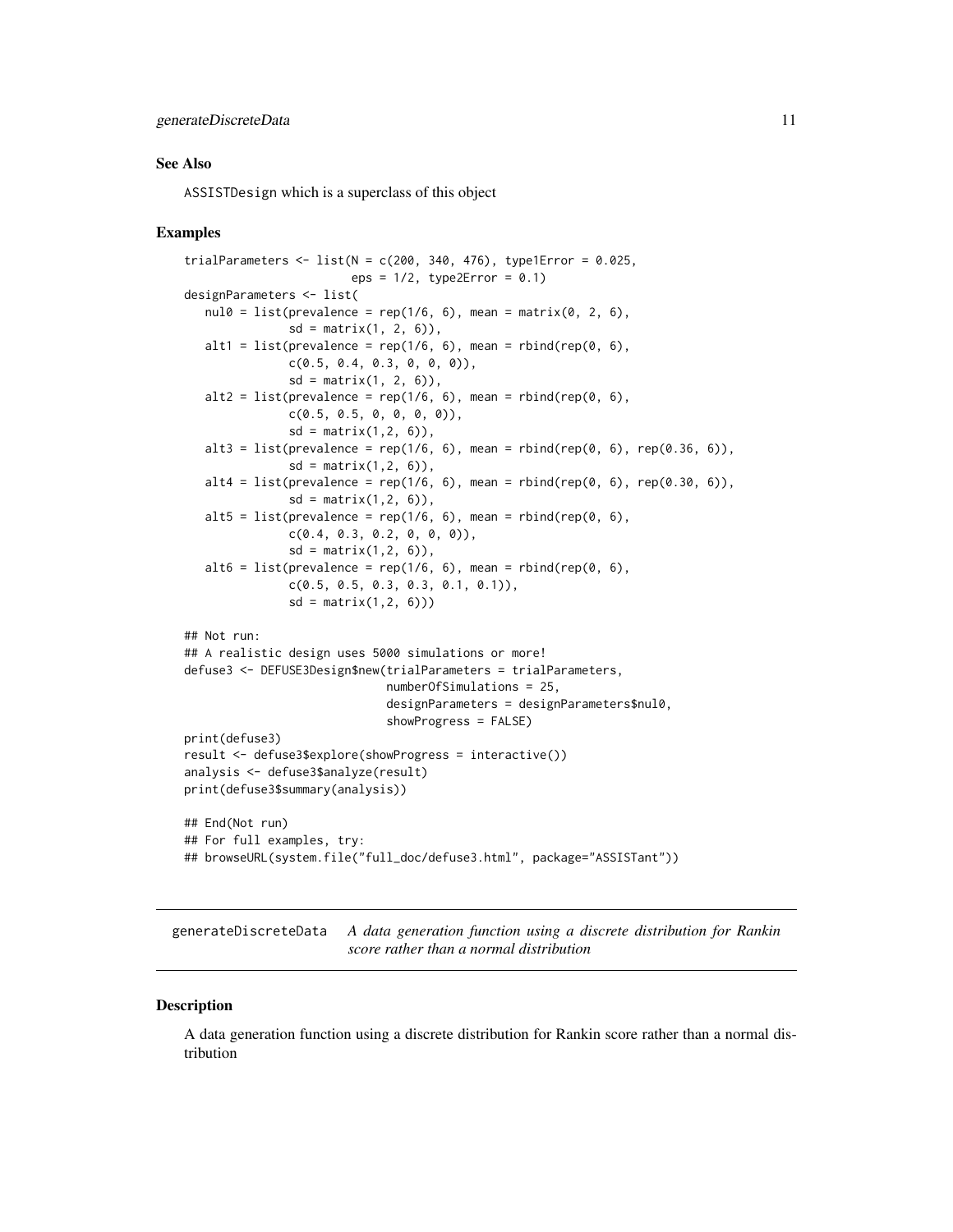generateDiscreteData(prevalence, N, support = 0L:6L, ctlDist, trtDist)

# Arguments

| prevalence | a vector of group prevalences (length denoted by J below)                                                  |
|------------|------------------------------------------------------------------------------------------------------------|
| N          | the sample size to generate                                                                                |
| support    | the support values of the discrete distribution (length $K$ ), default 0:6                                 |
| ctlDist    | a probability vector of length K denoting the Rankin score distribution for con-<br>trol.                  |
| trtDist    | an $K \times J$ probability matrix with each column is the Rankin distribution for the<br>associated group |

# Value

a three-column data frame of subGroup, trt (0 or 1), and score

#### Examples

```
# Simulate data from a discrete distribution for the Rankin scores,
# which are typically ordinal integers from 0 to 6 in the following
# simulations. So we define a few scenarios.
library(ASSISTant)
null.uniform <- rep(1, 7L) ## uniform on 7 support points
hourglass <- c(1, 2, 2, 1, 2, 2, 1)
inverted.hourglass \leq c(2, 1, 1, 2, 1, 1, 2)bottom.heavy <- c(2, 2, 2, 1, 1, 1, 1)
bottom.heavier <- c(3, 3, 2, 2, 1, 1, 1)
top.heavy <- c(1, 1, 1, 1, 2, 2, 2)
top.heavier <- c(1, 1, 1, 2, 2, 3, 3)
ctlDist <- null.uniform
trtDist <- cbind(null.uniform, null.uniform, hourglass, hourglass) ## 4 groups
generateDiscreteData(prevalence = rep(1, 4), N = 10, ctlDist = ctlDist,
                     trtDist = trtDist) ## default support is 0:6
trtDist <- cbind(bottom.heavy, bottom.heavy, top.heavy, top.heavy)
generateDiscreteData(prevalence = rep(1, 4), N = 10, ctlDist = ctlDist,
                     trtDist = trtDist)
support \leq -c(-2, -1, 0, 1, 2) ## Support of distribution
top.loaded \leq c(1, 1, 1, 3, 3) ## Top is heavier
ctl.dist \leq c(1, 1, 1, 1, 1) ## null on 5 support points
trt.dist <- cbind(ctl.dist, ctl.dist, top.loaded) ## 3 groups
generateDiscreteData(prevalence = rep(1, 3), N = 10, support = support,
                     ctlDist = ctl.dist, trtDist = trt.dist)
```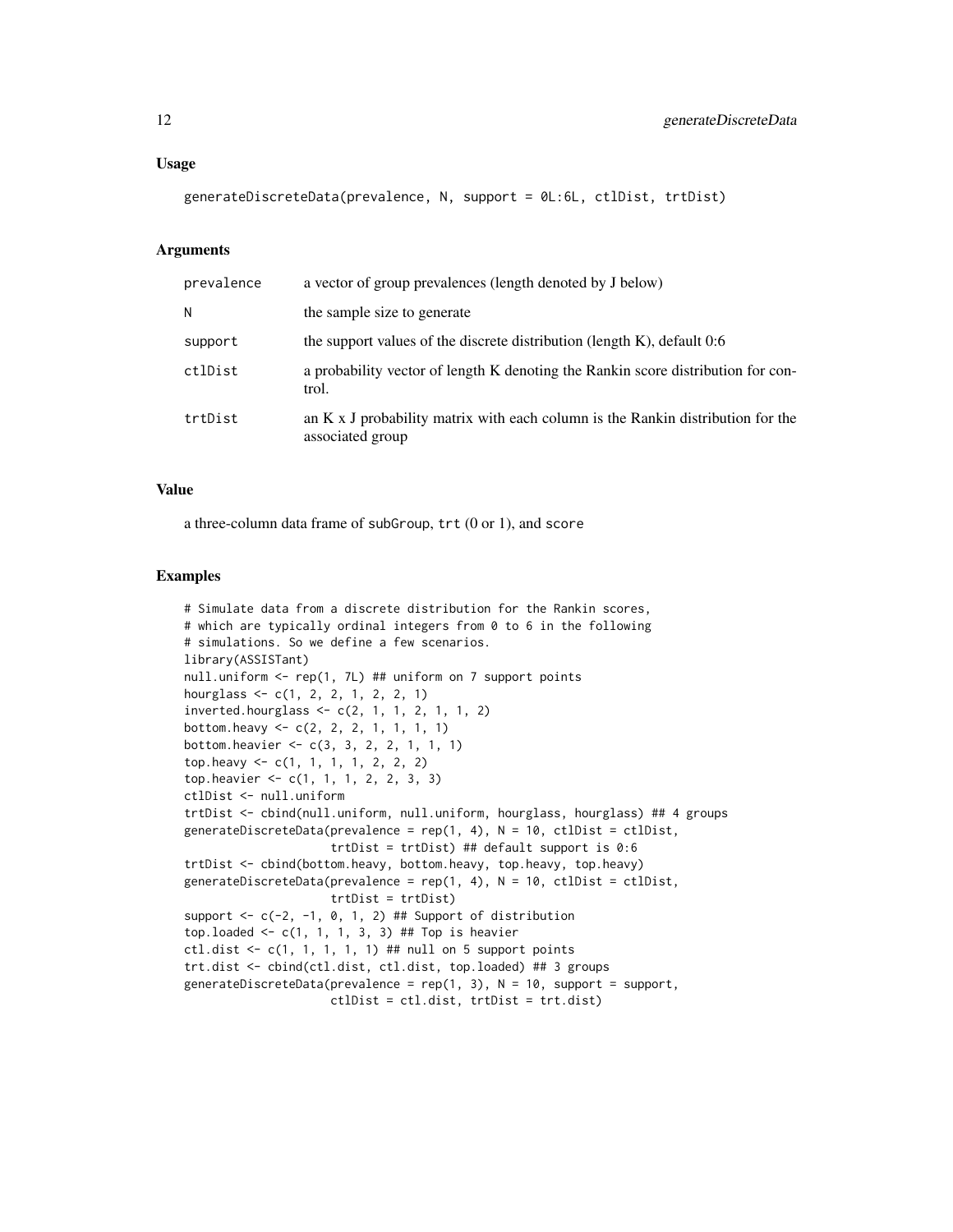<span id="page-12-0"></span>generateNormalData *A data generation function along the lines of what was used in the Lai, Lavori, Liao paper. score rather than a normal distribution*

# Description

A data generation function along the lines of what was used in the Lai, Lavori, Liao paper. score rather than a normal distribution

# Usage

generateNormalData(prevalence, N, mean, sd)

# Arguments

| prevalence | a vector of group prevalences (length denoted by J below)                                          |
|------------|----------------------------------------------------------------------------------------------------|
| N          | the sample size to generate                                                                        |
| mean       | a 2 x J matrix of means under the null (first row) and alternative for each group                  |
| sd         | a 2 x J matrix of standard deviations under the null (first row) and alternative for<br>each group |

# Value

a three-column data frame of subGroup, trt (0 or 1), and score

| groupSampleSize | Compute the sample size for any group at a stage assuming a nested |
|-----------------|--------------------------------------------------------------------|
|                 | structure as in the paper.                                         |

# Description

In the three stage design under consideration, the groups are nested with assumed prevalences and fixed total sample size at each stage. This function returns the sample size for a specified group at a given stage, where the futility stage for the overall group test may be specified along with the chosen subgroup.

# Usage

```
groupSampleSize(prevalence, N, stage, group, HJFutileAtStage = NA,
  chosenGroup = NA)
```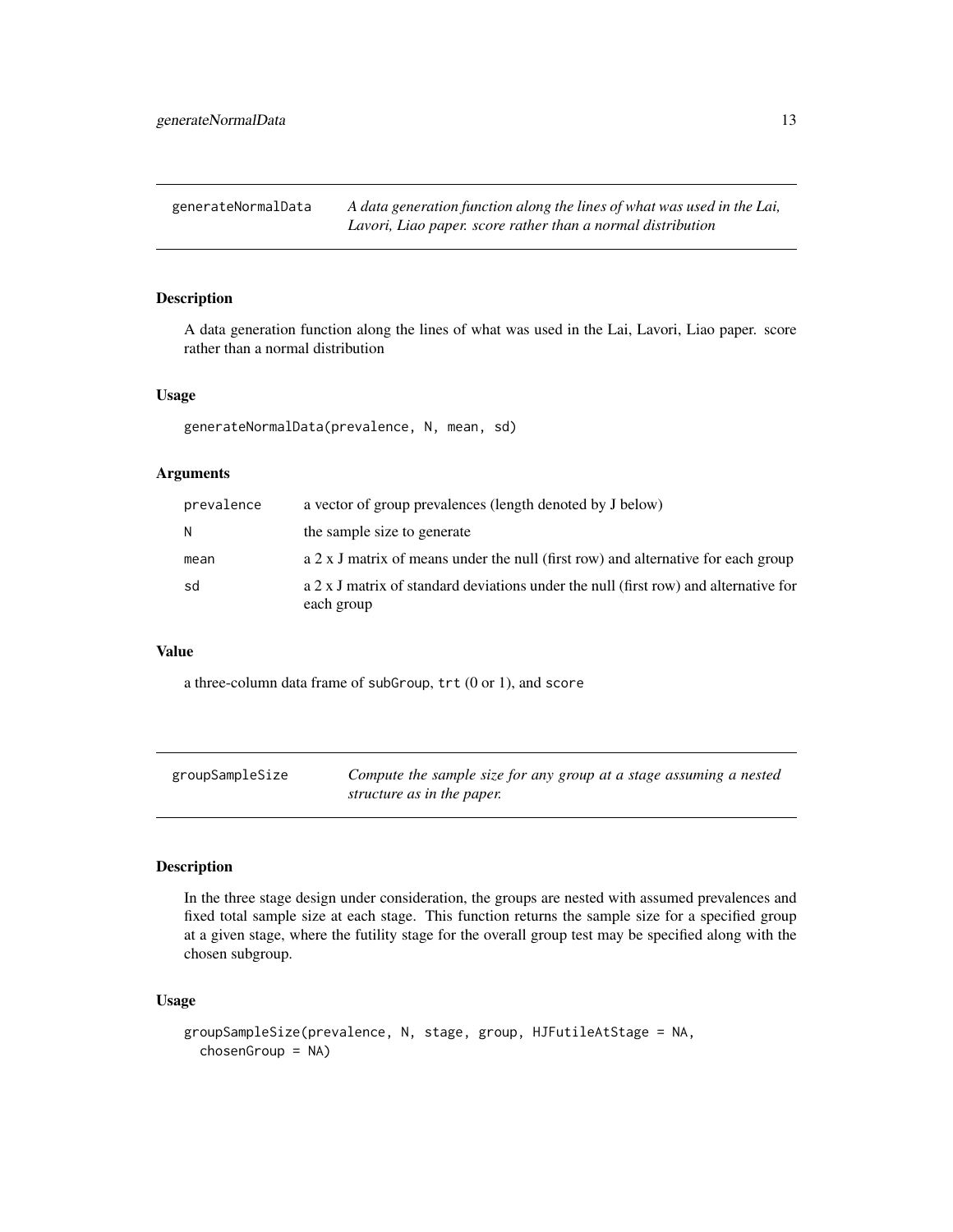# <span id="page-13-0"></span>**Arguments**

| prevalence      | the vector of prevalence, will be normalized if not already so. The length of this<br>vector implicitly indicates the number of groups J. |  |
|-----------------|-------------------------------------------------------------------------------------------------------------------------------------------|--|
| N               | an integer vector of length 3 indicating total sample size at each of the three<br>stages                                                 |  |
| stage           | the stage of the trial                                                                                                                    |  |
| group           | the group whose sample size is desired                                                                                                    |  |
| HJFutileAtStage |                                                                                                                                           |  |
|                 | is the stage at which overall futility occured. Default NA indicating it did not<br>occur. Also ignored if stage is 1.                    |  |
| chosenGroup     | the selected group if HJFutilityAtStage is not NA. Ignored if stage is 1.                                                                 |  |

#### Value

the sample size for group

#### References

Adaptive Choice of Patient Subgroup for Comparing Two Treatments by Tze Leung Lai and Philip W. Lavori and Olivia Yueh-Wen Liao. Contemporary Clinical Trials, Vol. 39, No. 2, pp 191-200 (2014). <http://www.sciencedirect.com/science/article/pii/S1551714414001311>

| LLL.SETTINGS | Design and trial settings used in the Lai, Lavori, Liao paper simula- |
|--------------|-----------------------------------------------------------------------|
|              | tions                                                                 |

# **Description**

A list of design and trial design settings used for analysis and simulations in the Lai, Lavori, Liao paper displayed in Tables 1 and 2. The elements of the list are the following

trialParameters N the sample size at each of three interim looks, the last being the final one; The length of this also determines the number of interim looks

type1Error the overall type I error

eps the fraction of type I error spent at each interim look

type2Error the type II error desired

- scenarios A list of the 10 settings used in the simulations named S0, S1, ..., S10 as in the paper, each with three elements
	- **mean** a  $2 \times J$  matrix of means, the first row for the null setting, the second for the alternative sd a  $2 \times J$  matrix of standard deviations, the first row for the null setting, the second for the alternative
- prevalences A list of two elements with prevalence vectors used in the paper; the lengths of these vectors implicitly define the number of groups.

table1 a vector of equal prevalences for six groups used in table 1

table2 a vector of prevalences used in table 2 of the paper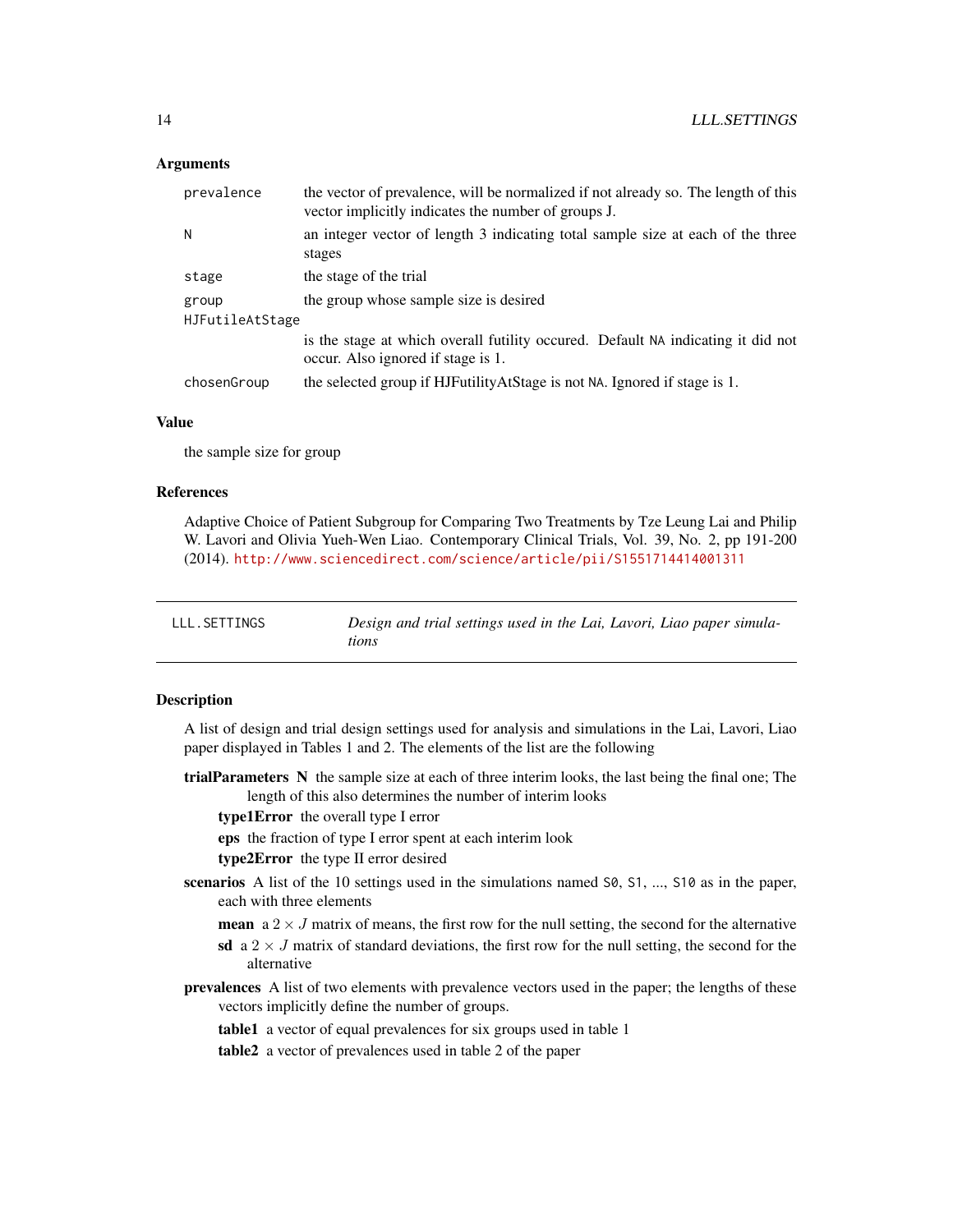#### <span id="page-14-0"></span> $mHP.b$  15

# References

Adaptive Choice of Patient Subgroup for Comparing Two Treatments by Tze Leung Lai and Philip W. Lavori and Olivia Yueh-Wen Liao. Contemporary Clinical Trials, Vol. 39, No. 2, pp 191-200 (2014). <http://www.sciencedirect.com/science/article/pii/S1551714414001311>

| mHP.b | Compute the efficacy boundary (modified Haybittle-Peto) for the first |
|-------|-----------------------------------------------------------------------|
|       | two stages                                                            |

# Description

Compute the efficacy boundary (modified Haybittle-Peto) for the first two stages

#### Usage

mHP.b(prevalence, N, cov.J, mu.prime, Sigma.prime, alpha, btilde, theta)

# Arguments

| prevalence  | the vector of prevalences between 0 and 1 summing to 1. $J$ , the number of<br>groups, is implicitly the length of this vector and should be at least 2.                                                                                   |
|-------------|--------------------------------------------------------------------------------------------------------------------------------------------------------------------------------------------------------------------------------------------|
| N           | a three-vector of total sample size at each stage                                                                                                                                                                                          |
| cov.J       | the 3 x 3 covariance matrix for Z_J at each of the three stages                                                                                                                                                                            |
| mu.prime    | a list of J mean vectors, each of length $J-1$ representing the conditional means<br>of all the other $Z_i$ given $Z_i$ . This mean does not account for the conditioned<br>value of $Z_i$ and so has to be multiplied by that during use! |
| Sigma.prime | a list of J covariance matrices, each $J-1$ by $J-1$ representing the conditional<br>covariances all the other $Z_i$ given $Z_i$                                                                                                           |
| alpha       | the amount of type I error to spend                                                                                                                                                                                                        |
| btilde      | the futility boundary                                                                                                                                                                                                                      |
| theta       | the effect size on the probability scale                                                                                                                                                                                                   |

#### References

Adaptive Choice of Patient Subgroup for Comparing Two Treatments by Tze Leung Lai and Philip W. Lavori and Olivia Yueh-Wen Liao. Contemporary Clinical Trials, Vol. 39, No. 2, pp 191-200 (2014). <http://www.sciencedirect.com/science/article/pii/S1551714414001311>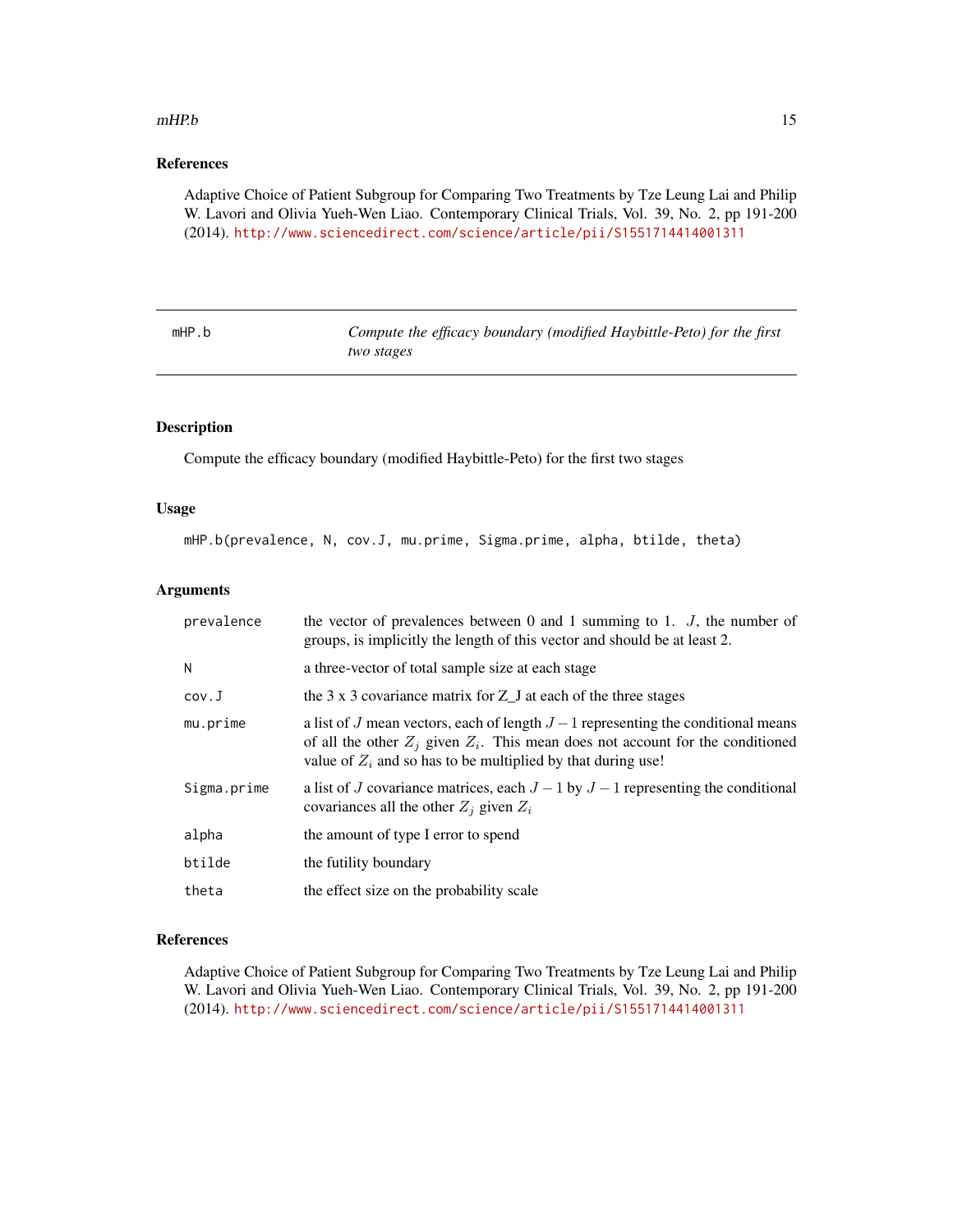<span id="page-15-0"></span>

The futility boundary  $\tilde{b}$  is computed by solving (under the alternative)

#### Usage

mHP.btilde(beta, cov.J)

## **Arguments**

| beta  | the type II error                  |
|-------|------------------------------------|
| cov.J | the $3 \times 3$ covariance matrix |

# Details

$$
P(\tilde{Z}^1_J \le \tilde{b}or \tilde{Z}^2_J \le \tilde{b}) = \epsilon \beta
$$

where the superscripts denote the stage and  $\epsilon$  is the fraction of the type I error ( $\alpha$ ) spent and  $\beta$  is the type II error. We make use of the joint normal density of  $Z_J$  (the overall group) at each of the three stages and the fact that the  $\tilde{Z}_J$  is merely a translation of  $Z_J$ . So here the calculation is based on a mean of zero and has to be translated during use!

# References

Adaptive Choice of Patient Subgroup for Comparing Two Treatments by Tze Leung Lai and Philip W. Lavori and Olivia Yueh-Wen Liao. Contemporary Clinical Trials, Vol. 39, No. 2, pp 191-200 (2014). <http://www.sciencedirect.com/science/article/pii/S1551714414001311>

| mHP.c | Compute the efficacy boundary (modified Haybittle-Peto) for the final |
|-------|-----------------------------------------------------------------------|
|       | (third) stage                                                         |

#### Description

Compute the efficacy boundary (modified Haybittle-Peto) for the final (third) stage

#### Usage

```
mHP.c(prevalence, N, cov.J, mu.prime, Sigma.prime, alpha, btilde, b, theta)
```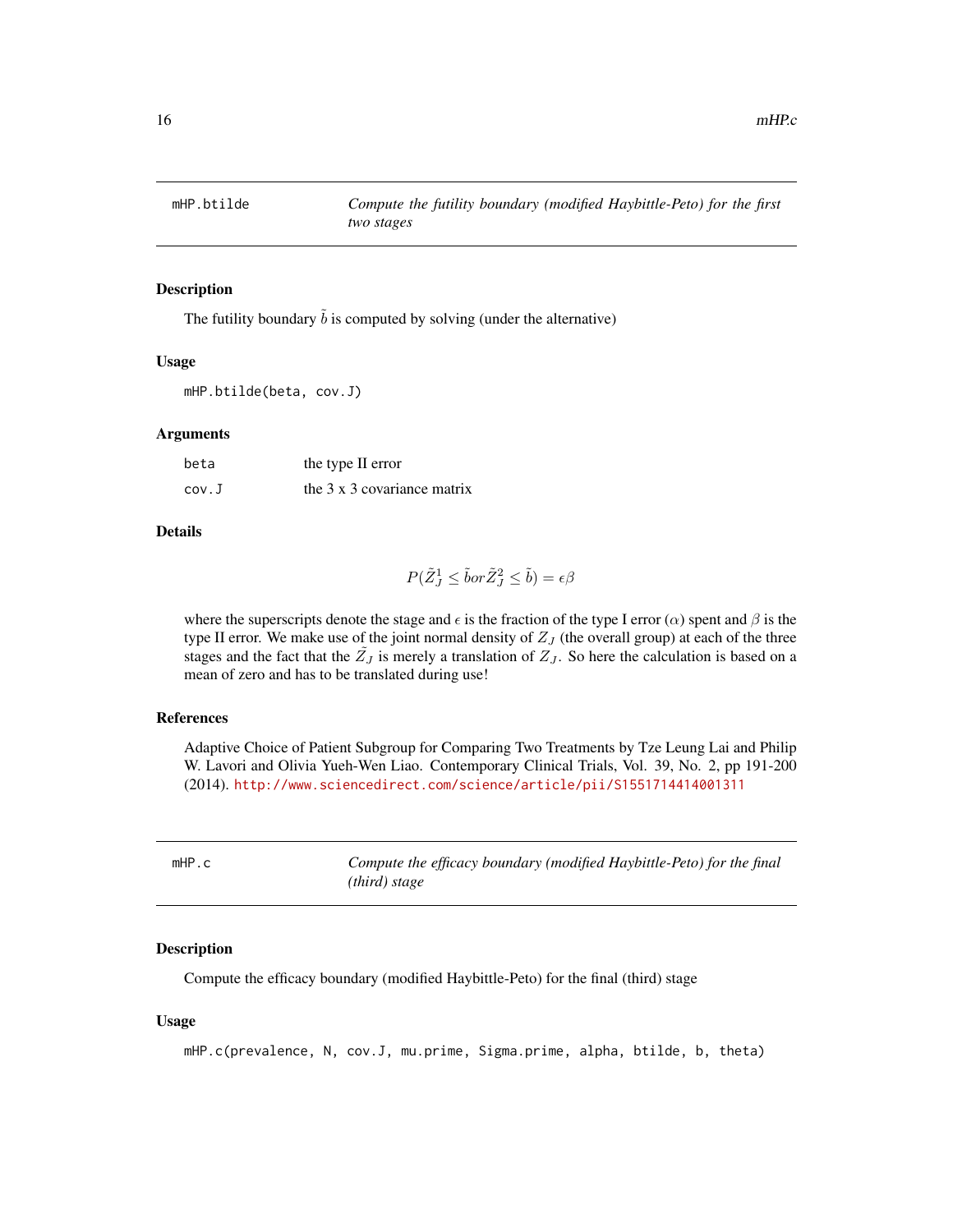#### <span id="page-16-0"></span>wilcoxon and the state of the state of the state of the state of the state of the state of the state of the state of the state of the state of the state of the state of the state of the state of the state of the state of t

# Arguments

| prevalence  | the vector of prevalences between 0 and 1 summing to 1. $J$ , the number of<br>groups, is implicitly the length of this vector and should be at least 2.                                                                                   |
|-------------|--------------------------------------------------------------------------------------------------------------------------------------------------------------------------------------------------------------------------------------------|
| N           | a three-vector of total sample size at each stage                                                                                                                                                                                          |
| cov.J       | the $3 \times 3$ covariance matrix for $Z_{\mathcal{L}}$ at each of the three stages                                                                                                                                                       |
| mu.prime    | a list of J mean vectors, each of length $J-1$ representing the conditional means<br>of all the other $Z_i$ given $Z_i$ . This mean does not account for the conditioned<br>value of $Z_i$ and so has to be multiplied by that during use! |
| Sigma.prime | a list of J covariance matrices, each $J-1$ by $J-1$ representing the conditional<br>covariances all the other $Z_i$ given $Z_i$                                                                                                           |
| alpha       | the amount of type I error to spend                                                                                                                                                                                                        |
| btilde      | the futility boundary                                                                                                                                                                                                                      |
| b           | the efficacy boundary for the first two stages                                                                                                                                                                                             |
| theta       | the effect size on the probability scale                                                                                                                                                                                                   |

# References

Adaptive Choice of Patient Subgroup for Comparing Two Treatments by Tze Leung Lai and Philip W. Lavori and Olivia Yueh-Wen Liao. Contemporary Clinical Trials, Vol. 39, No. 2, pp 191-200 (2014). <http://www.sciencedirect.com/science/article/pii/S1551714414001311>

wilcoxon *Compute the standardized Wilcoxon test statistic for two samples*

# Description

We compute the standardized Wilcoxon test statistic with mean 0 and and standard deviation 1 for samples x and y. The R function [stats::wilcox.test\(\)](#page-0-0) returns the statistic

# Usage

wilcoxon(x, y, theta =  $0$ )

# Arguments

| $\mathsf{x}$ | a sample numeric vector     |
|--------------|-----------------------------|
| v            | a sample numeric vector     |
| theta        | a value $> 0$ but $< 1/2$ . |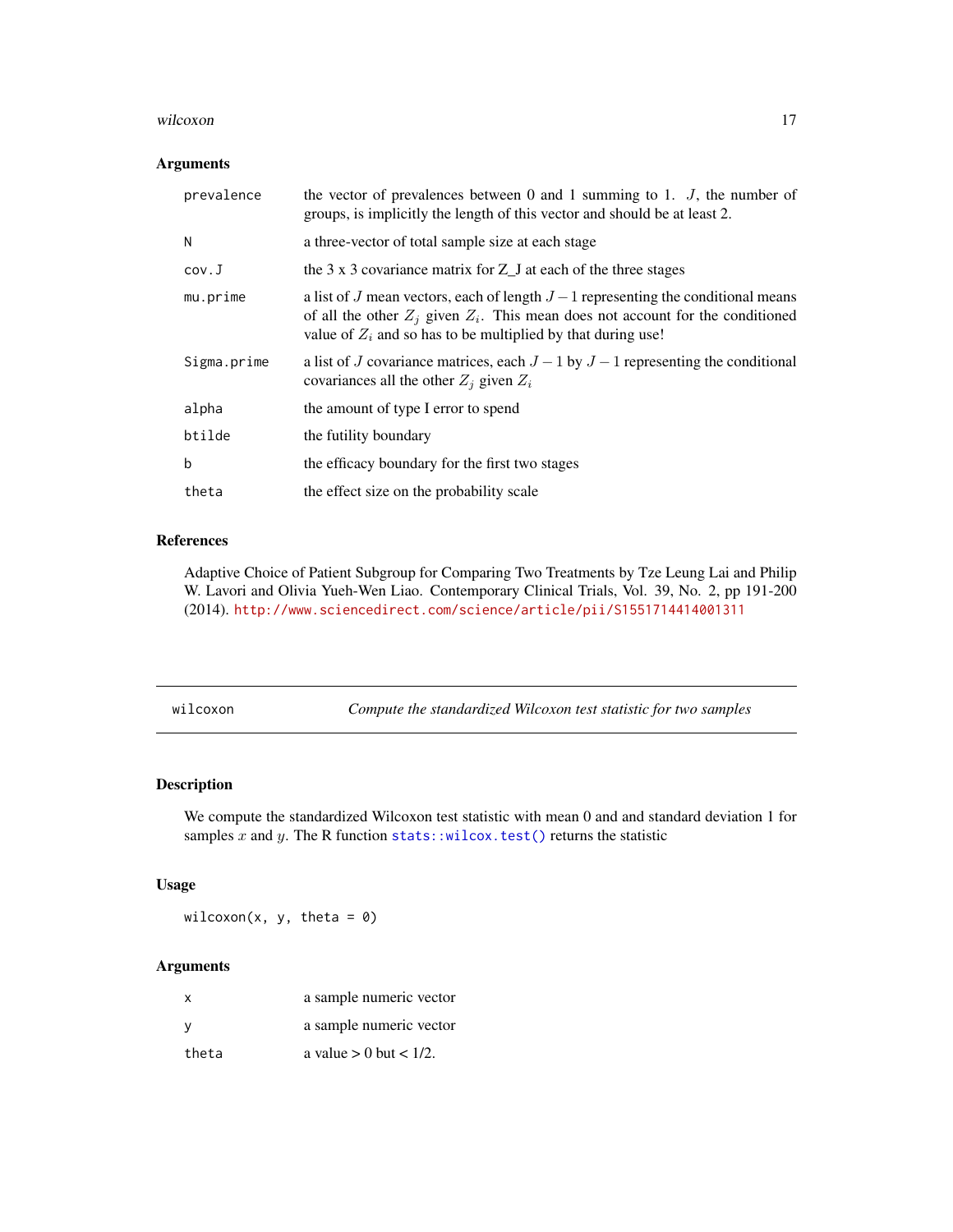Details

$$
U = \sum_{i} R_i - \frac{m(m+1)}{2}
$$

where  $R_i$  are the ranks of the first sample x of size m. We compute

$$
\frac{(U - mn(1/2 + \theta))}{\sqrt{mn(m+n+1)/12}}
$$

where  $\theta$  is the alternative hypothesis shift on the probability scale, i.e.  $P(X > Y) = 1/2 + \theta$ .

# Value

the standardized Wilcoxon statistic